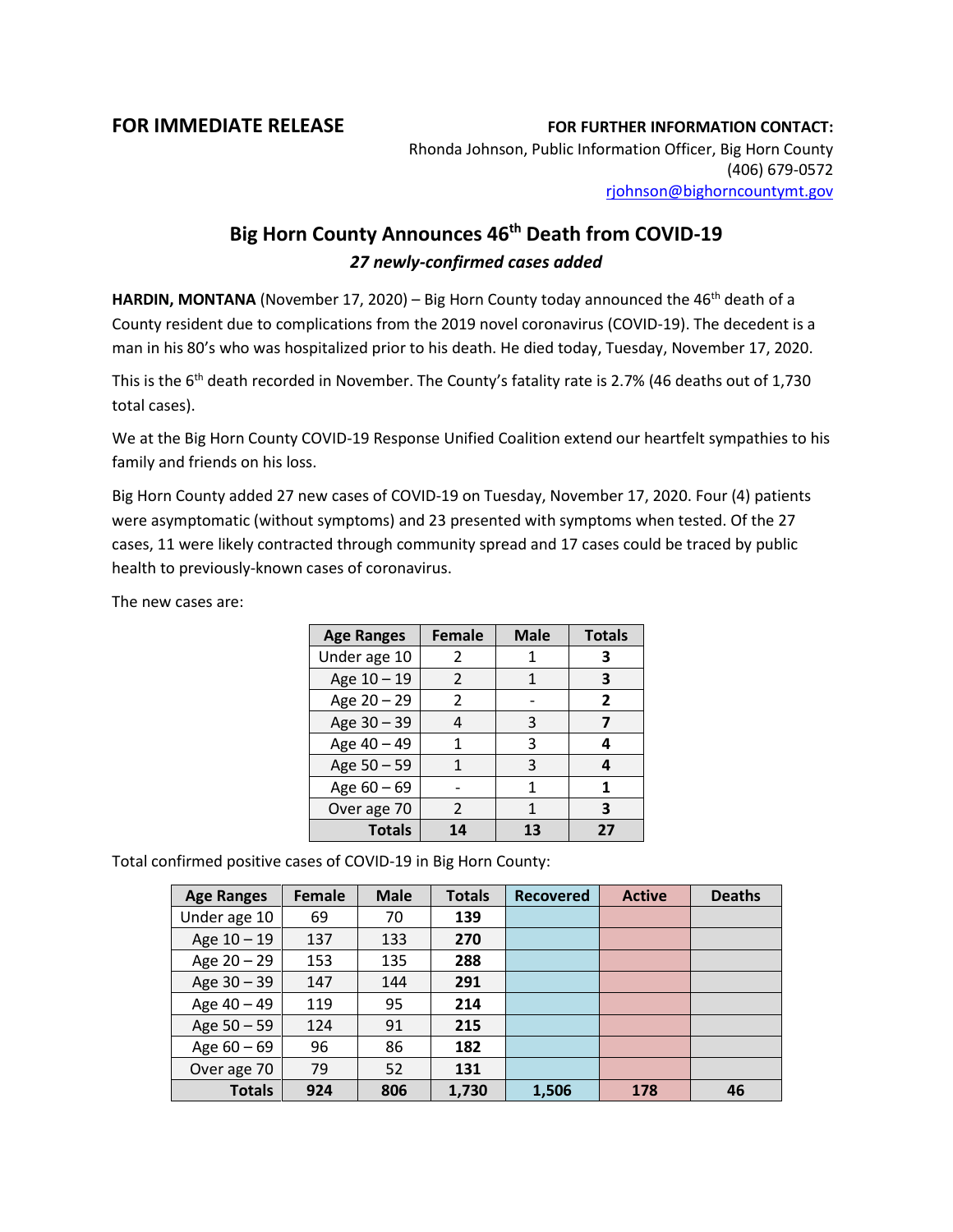Recoveries in the County remain at 1,506. 46 persons are deceased. Of the 178 active cases, 162 patients are quarantining and recovering at home. The number of Big Horn County resident patients currently hospitalized in the region is 16.

| <b>Month</b>                      | <b>Number of Cases</b> | <b>Number of Deaths</b> |
|-----------------------------------|------------------------|-------------------------|
| April                             | 3                      |                         |
| May                               | 27                     |                         |
| June                              | 44                     | 3                       |
| July                              | 249                    |                         |
| August                            | 357                    | 8                       |
| September                         | 294                    |                         |
| October                           | 456                    | 17                      |
| November (11/17/2020 to date)     | 300                    | 6                       |
| <b>Total since Pandemic Began</b> | 1,730                  | 46                      |



With the rising trend in new COVID-19 cases, it is more important than ever to follow the three W's: Wash your hands; Watch your distance from other people; Wear a mask. The County asks all residents to please continue stay home more often and to avoid events or gatherings. Also, the Board of County Commissioners and Board of Public Health ask everyone to wear a mask and social distance when outside of their homes and in public. Masks are required when engaged in indoor activities, such as shopping. Masks are not necessary in the event that residents are outdoors and unlikely to come within six (6) feet of other people, such as while taking advantage of our beautiful county, to work, recreate, or exercise outside.

Tracking down contacts to a positive case (contact tracing) is one of the best tools public health can use to slow the spread of the virus. If you believe you were in the presence of a recently confirmed COVID-19 case for more than five (5) minutes, please call public health so that a nurse may interview you and determine what level of exposure you have:

- IHS Public Health Nursing: (406) 638-3478
- Big Horn County Public Health: (406) 665-8720